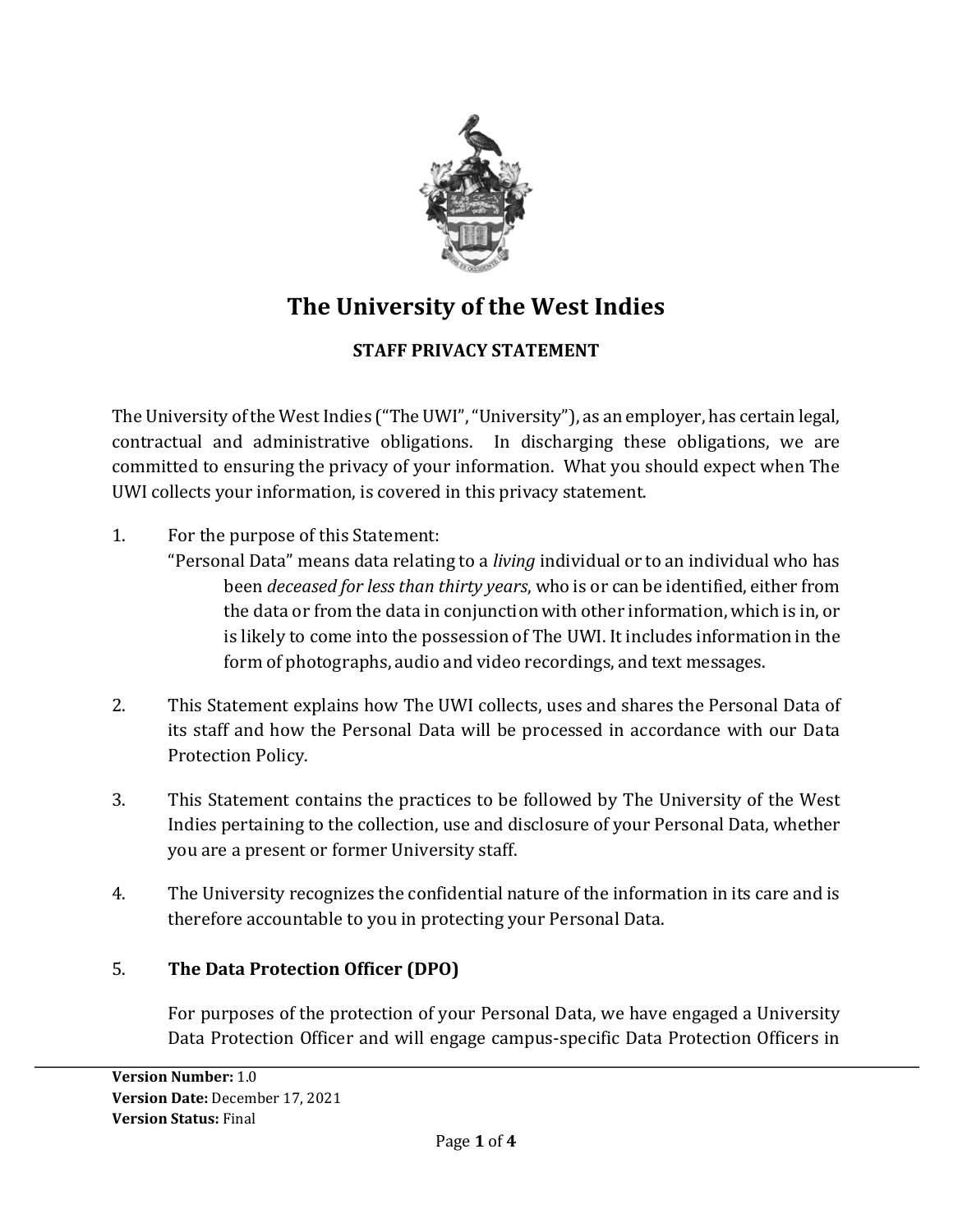due course. The University Data Protection Officer may be contacted, via email, at [dpo@uwi.edu.](mailto:dpo@uwi.edu)

## **Who does this Statement apply to?**

The rights and obligations outlined in this Statement will apply to all staff of the University, including trainees and contractual workers of UWI related entities. All members of Staff must comply with the policies, procedures and practices outlined in this Statement.

# **What Personal Data we process and why**

We are legally obliged to collect, retain and disclose certain information about you, for example, to ensure you pay the correct rate of taxation, to fulfil our statutory reporting duties and comply with other obligations. We collect Personal Data pertaining to your employment or other engagement with the University and believe we have a legitimate interest to request and hold emergency contact information from you.

The collection of Personal Data begins from your first interaction with The UWI. Personal Data may include, and be as varied as, medical information, information for the renting of UWI housing and information gathered for the issuing of parking stickers for parking privileges. Personal Data may also include information requested of us by external entities, e.g. a bank when you make an application for a loan. In addition, Personal Data may also include, performance reviews, for purposes connected to the staff payroll, information connected to the processing of staff benefit claims and information required for purposes of complying with general labour employment legislation.

# **How will we use your Personal Data?**

Personal Data will only be used for the stated purpose(s) for which it was originally collected. At the time of original collection, the staff member must be made aware of such purpose(s).

# **Will we be sharing your Personal Data with anyone?**

If your Personal Data is to be relayed to a third party, outside the original purpose for which it was collected and about which you were informed, we will obtain your written consent before disclosing the Personal Data.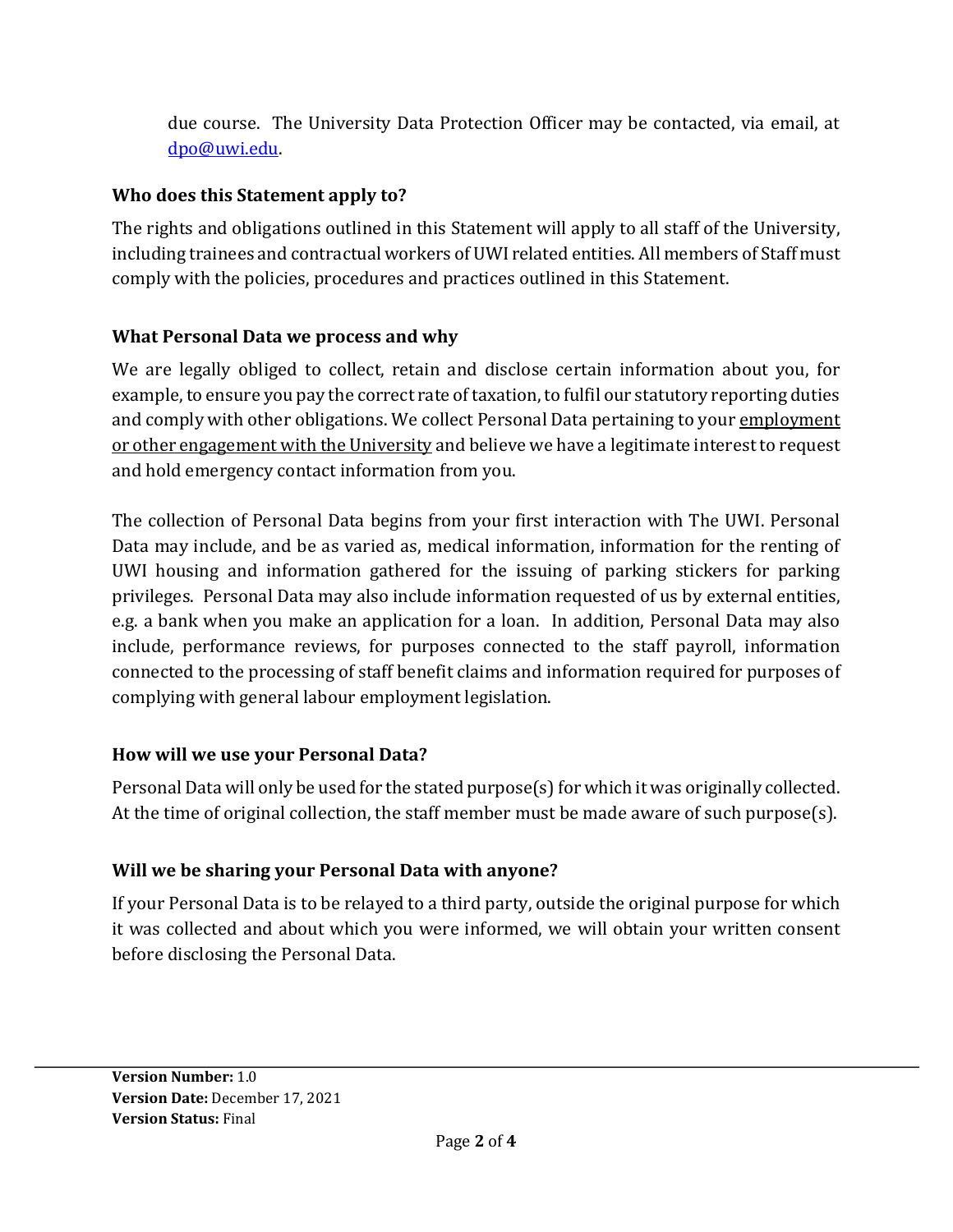#### **Who will have access to your Personal Data?**

In the course of their normal and reasonable duties, designated University personnel will have access to the Personal Data of staff. This access to your Personal Data will not exceed that which is necessary for accomplishing the initial purpose for which it was collected. The University will identify persons, including the Data Protection Officer, who have the authority to access your Personal Data.

#### **How do we get your Personal Data?**

- 1. Directly from you.
- 2. From your previous employer (where applicable).
- 3. From referees either generally or for purposes of evaluation and promotion.
- 4. From other sources not identified in 1 3 (above), such as, captured from video recordings or photos of a meeting you attended – online or face-to-face.

## **For how long do we keep your Personal Data?**

Any Personal Data collected by the University will be retained during the period of active employment as well as after the employment period, within the confines of the original purpose for which the data was collected, subject to The UWI's Records Retention Policy.

## **How can I raise concerns about the processing of my Personal Data?**

For purposes of the protection of your Personal Data, The University had engaged a *University Data Protection Officer*. If you have any feedback or concerns in relation to the processing of your Personal Data, please contact the University Data Protection Officer at dpo@uwi.edu.

## **Rights of Access and Correction**

You have the following rights:

- 1. the right to fair processing of information and transparency over the use of your Personal Data by the University;
- 2. the right to have any mistakes in your Personal Data held by the University corrected; and
- 3. the right to have certain Personal Data erased (under prescribed circumstances).